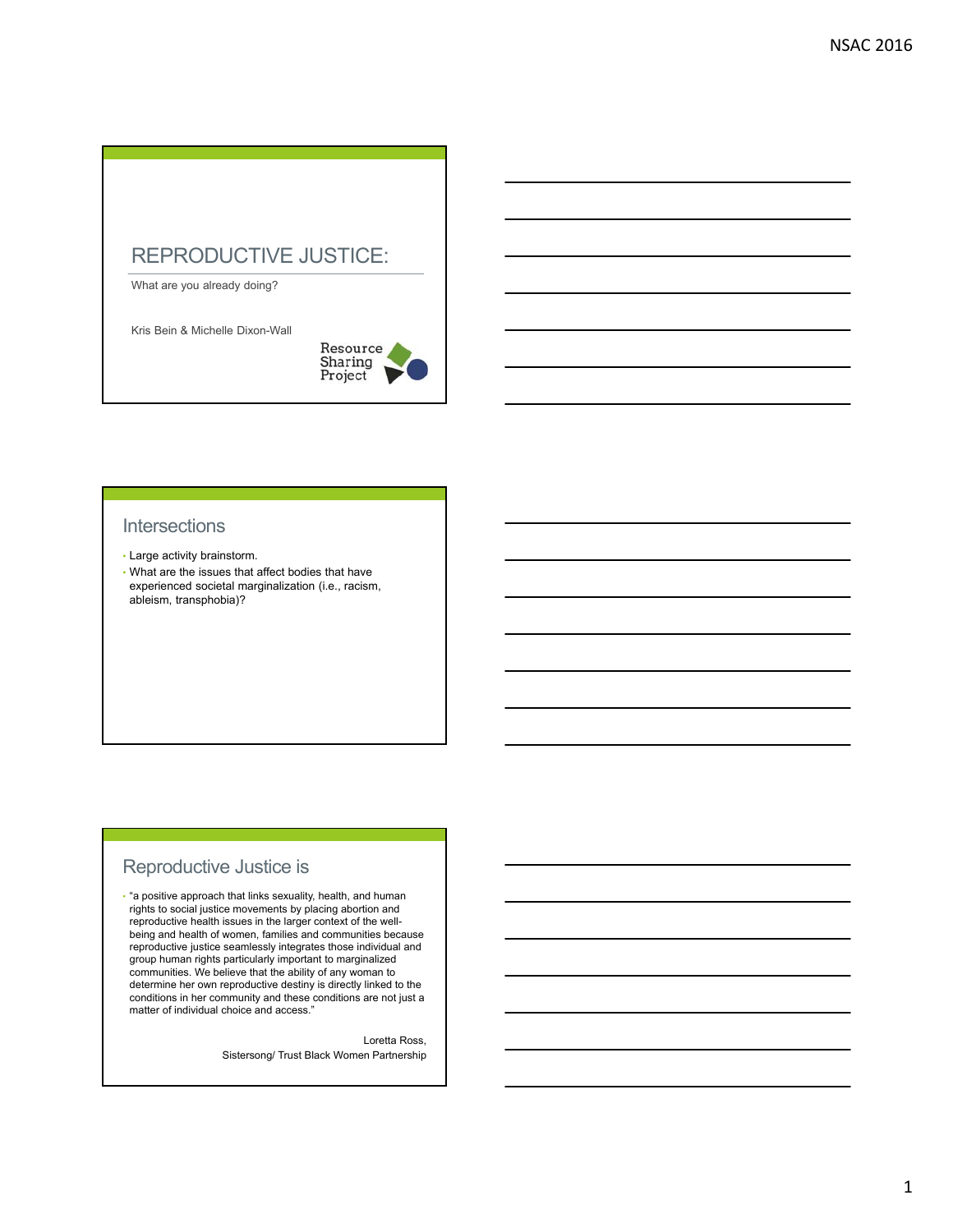# Trauma Informed Care

- A survivor-centered approach that comprises safety, trust, cultural competence, collaboration, and choice
- Supporting a survivor's choices is important to healing and reclaiming their own power

## Tenants of RJ

- Decide if and when she will have a baby and the conditions under which she will give birth.
- Decide if she will not have a baby and her options for preventing or ending a pregnancy.
- Parent the children she already has with the necessary social supports in safe environments and healthy communities, and without fear of violence from individuals or the government.

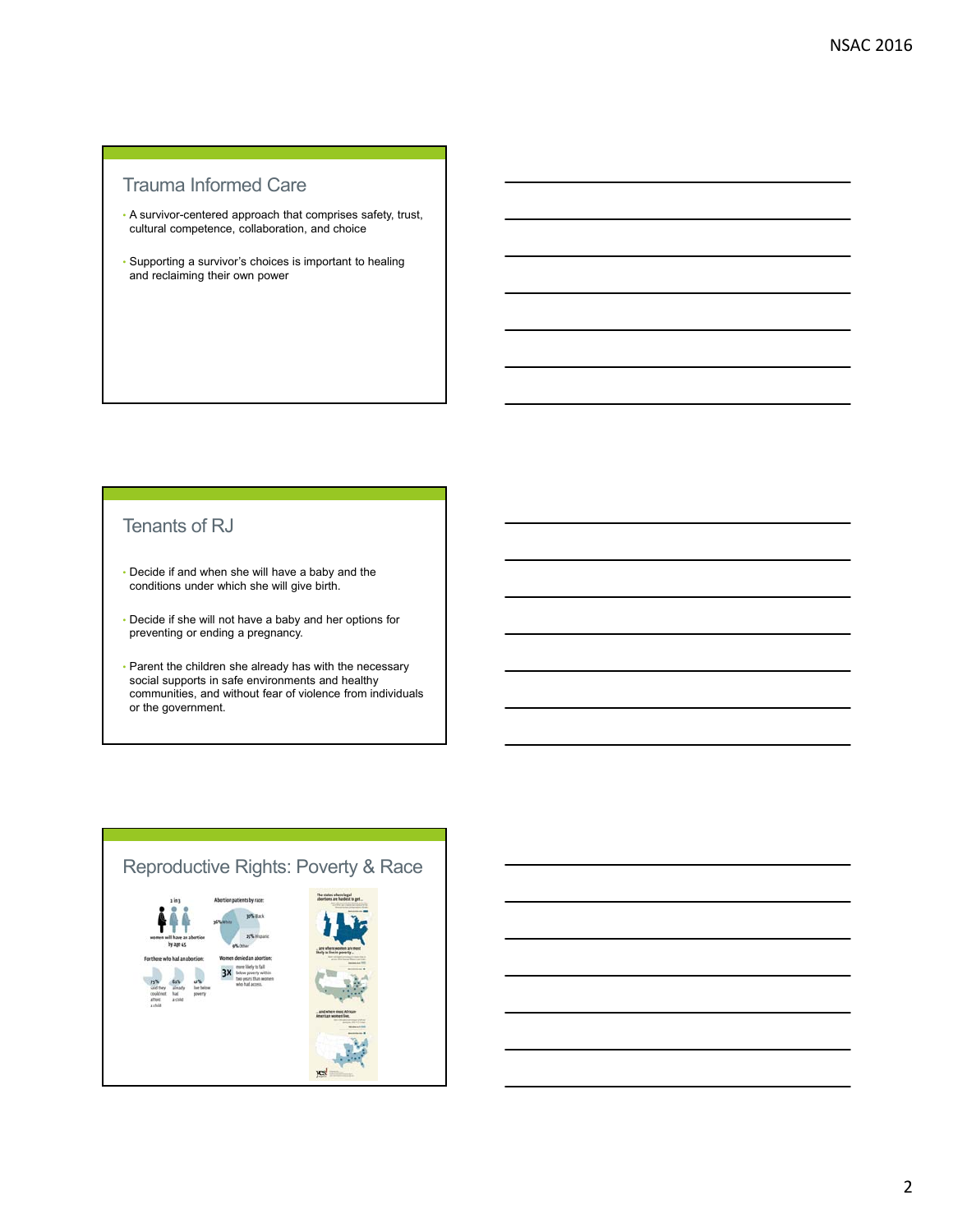### **Intersections**

- When diverse social justice groups are able to build a shared language and analysis around reproductive justice, it can open up a range of opportunities for movement building.
- Reproductive justice aims to transform power inequities and create long-term systemic change, and therefore relies on the leadership of communities most impacted by reproductive oppression.

#### Personal Assessment

- "Knowing Your Limits" individual activity
- Discussion/Debrief activity

## Choice-centered advocacy

"If someone is raped and gets pregnant, should they have an abortion?"

- 1. Validate the survivor for asking the question.
- "That is an important question. I am glad you are asking it."
- "A lot of people ask that question. Let's talk about it."
- Validation can be verbal or non-verbal. Body language and facial expressions are also important.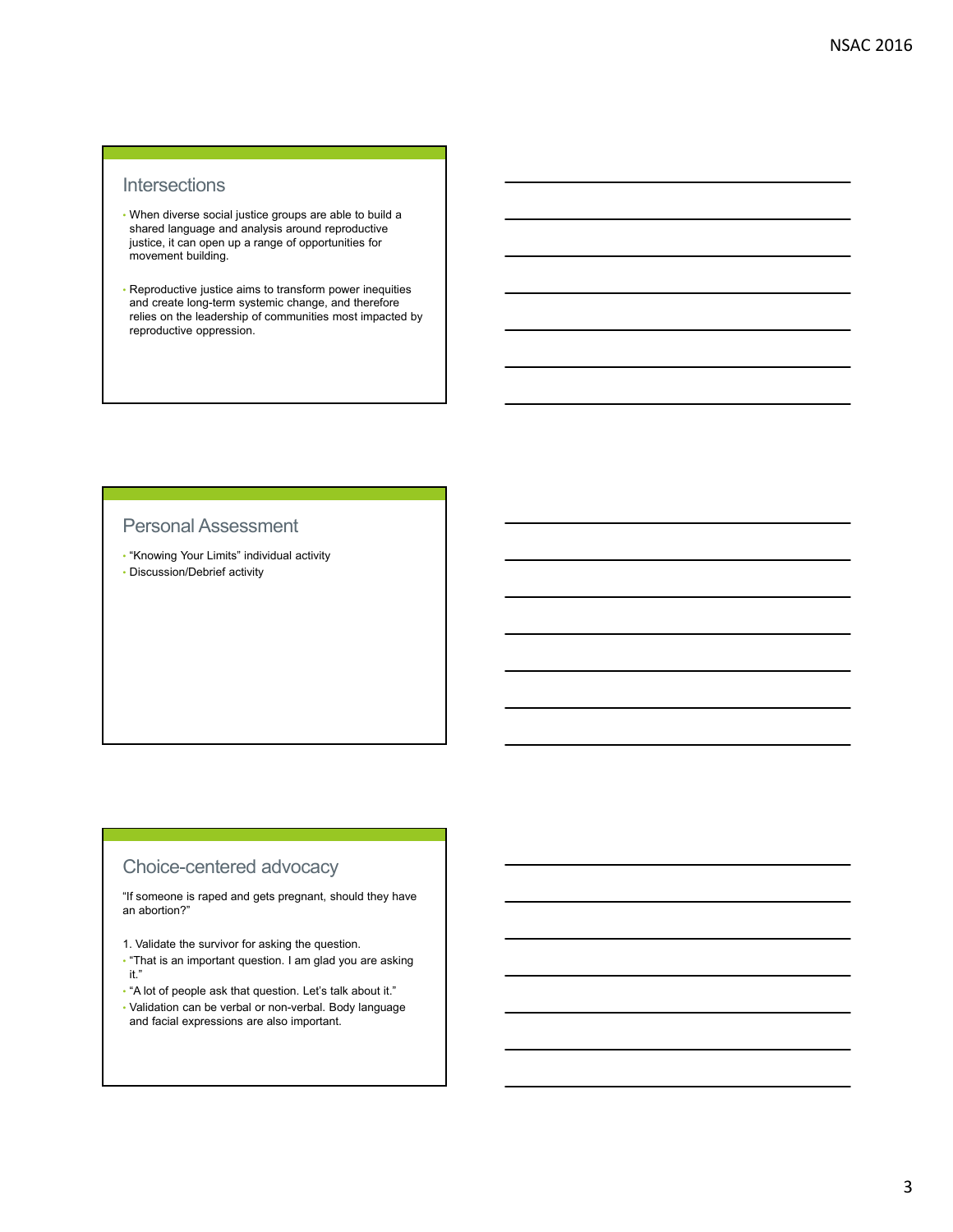# Choice-centered advocacy

"If someone is raped and gets pregnant, should they have an abortion?"

- 2. Identify the question as a belief or a value question.
- "This is not a question that I can just answer yes or no to. The idea of what is okay is really different for different people. I can help you explore what feels okay for you."

### Choice-centered advocacy

"If someone is raped and gets pregnant, should they have an abortion?"

3. Focus on the facts.

- "Abortions are fairly common. 3 out of 10 women in the U.S. have an abortion by the time they are 45 years old."
- "If you are trying to decide if abortion is the right choice for you, you probably have many things to think about. Learning the facts about abortion may help you in making your decision. We can do some of that research together if that would be helpful."

#### Choice-centered advocacy

"If someone is raped and gets pregnant, should they have an abortion?"

- 4. Describe the range of beliefs.
- "Of course, people have a lot of different beliefs about when and if it's okay to have an abortion. What are some of the things you have heard?"
- "Some people think abortion should be illegal and have moral objections to it. Some people think it is okay in some circumstances, like rape. Some people think it's up to the individual to make a choice regardless of the circumstances."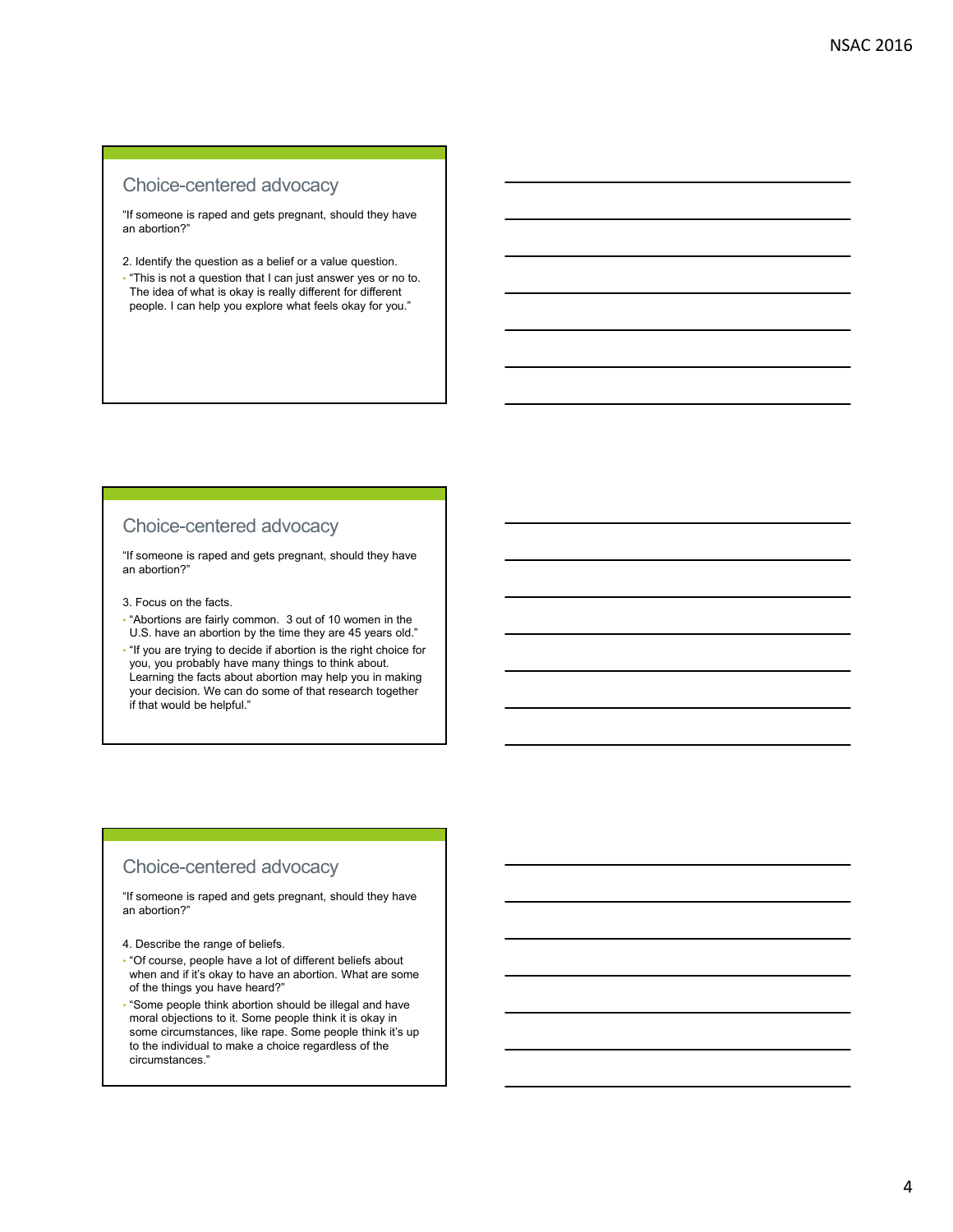# Choice-centered advocacy

"If someone is raped and gets pregnant, should they have an abortion?"

5. State your belief only if it is a universal advocacy value.

- "I support any choice you want to make. That's my job. The assault that happened to you was not your fault and your choice was taken away from you in that moment."
- "I want to make sure now that you have the ability to make each choice your own, based on your values, your beliefs, and what you want to happen now. Making your own choice is a powerful way to heal after you have had a very important choice taken away from you."

## Values Activity

- Validate the survivor in their choice or for asking the question.
- Identify the choice or question as a belief or value.
- Answer or identify the factual points.
- Describe the range of beliefs.
- State your belief only if it is a universal advocacy value.

## Back to Trauma-Informed Care

- Beauty and strength of advocacy is our ability to help survivors make sense of overwhelming situations and empower them.
- Looking holistically at RJ is one more way we can help survivors regain more control over their live.

**You got this.**